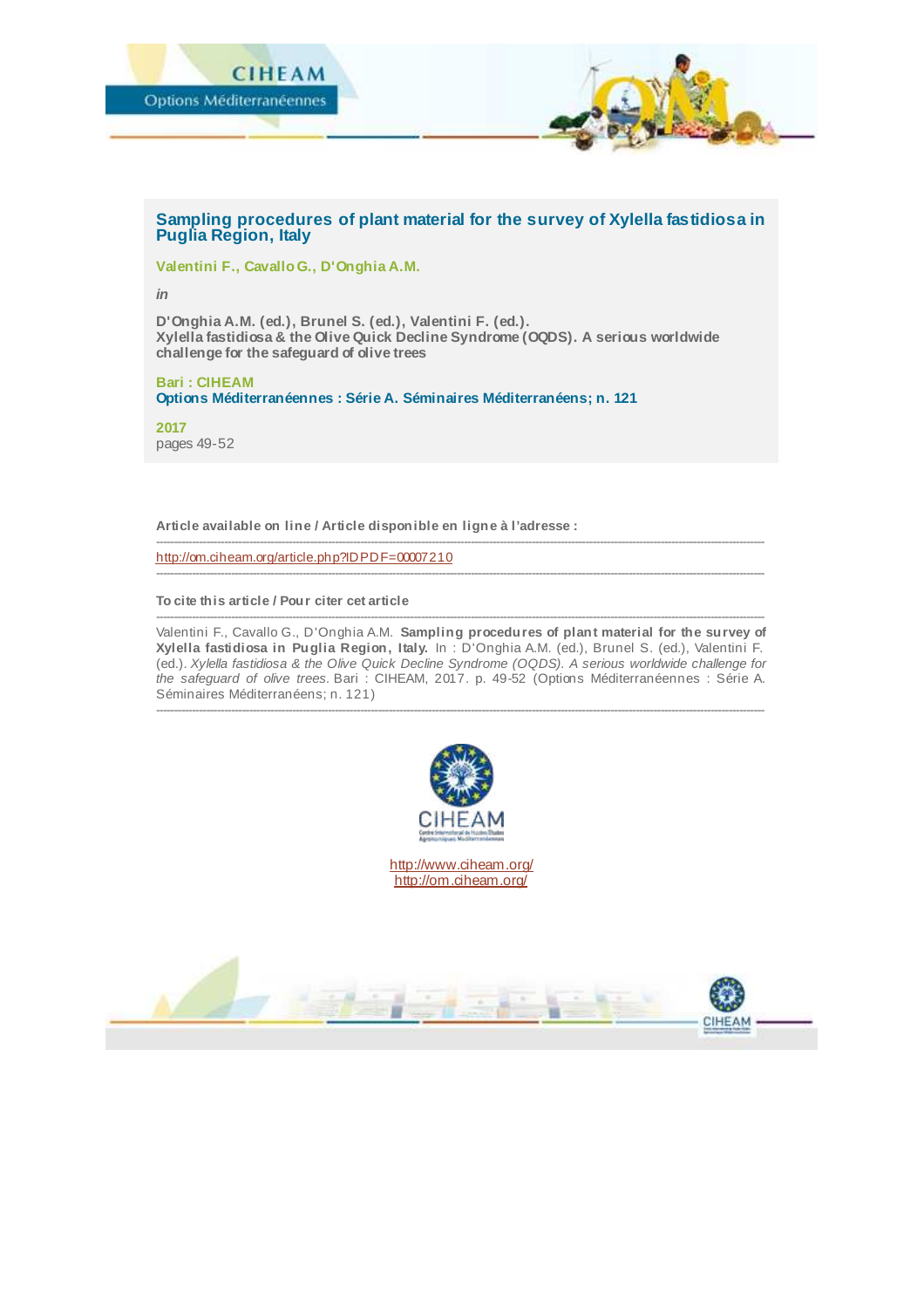## **Sampling procedures of plant material for the survey of** *Xylella fastidiosa* **in Puglia Region, Italy**

## **Franco Valentini, Giuseppe Cavallo, Anna Maria DíOnghia**

CIHEAM, Istituto Agronomico Mediterraneo di Bari, Italy

After the identification of the bacterium *Xylella fastidiosa* in the region of Puglia, the first outbreak in Europe and in the Mediterranean basin (Saponari *et al*., 2013), and of *Philaenus spumarius* as its vector (Saponari *et al*., 2014), the National and the Regional (Puglia) Phytosanitary Service developed a surveillance plan with the scientiic support of research institutions which deal with quarantine plant diseases.

The Regional Phytosanitary Service-Puglia (RPS) promptly worked out and implemented all over the region a strategic survey programme to demarcate *X. fastidiosa*-infected area, check the spread of the bacterium and set up suitable *ad hoc* measures for the control of the pathogen in compliance with the European, national and regional legislation. The work plan was elaborated on the basis of the epidemiology of the bacterium known in countries (United States and Brazil) where it was already reported on different species (grapevine, citrus) and the experience gained by scientiic institutions based in Puglia in the framework of mandatory programmes to control other quarantine pathogens (e.g. *Citrus tristeza virus*, *Erwinia amylovora*). The monitoring system, type of sampling, diagnosis protocols and/or diagnostic techniques have been modified or adjusted following the scientiic information acquired on the bacterium, hosts and vectors or potential vectors since its irst outbreak (Loconsole *et al*., 2014; Djelouah *et al*., 2014; Elbeaino *et al*., 2014, 2014a; Saponari *et al*., 2014; Yaseen *et al*., 2015; EPPO standard PM 7/24 2). Furthermore, CIHEAM Bari experience on the use of information technology supporting monitoring enabled the development of the application XylApp (Santoro *et al*., 2014), to acquire ield data (e.g. geolocalization) on the plant sample and insect as potential vector and to send data to the laboratory for analysis, and XylWeb that collect all the monitoring data (DíOnghia *et al*., 2014; Gualano *et al*., 2014).

The sampling procedures have been deined at national (Italian Ministerial Decree of 26 September) and European level (EU Implementing Decision 2015/789; Guidelines for the survey of *X. fastidiosa* in the Union territory; EPPO standard PM 7/24 based on the experience gained in Puglia to tackle the phytosanitary emergency (Regional Council Deliberation n. 1824, 5 September 2014). Since October 2013, several phytosanitary measures have been issued for the prevention and containment of the infection. They are continuously complemented, amended and updated along with the evolution of the epidemic in Italy, its outbreak in France, Germany and Spain and the new knowledge acquired by research works.

After the first infection outbreak, a wide-mesh survey was carried out all over the region using the Regional Cartographic Reticulum whose rectangular meshes, each with a surface of ca. 1,000 ha, were visually inspected and sampled if symptoms ascribable to *X. fastidiosa* were found*.*  After the evaluation of the north limit of the infection, both the infected and buffer zone were demarcated; however, their demarcation is constantly modiied after new outbreaks are reported.

Referring to the current infection status in the Italian outbreak area, a demarcated area has been defined in the EU implementing Decision 2015/789, which includes the infected and buffer zone (10km surrounding the infected zone). Surveys are conducted for early detection in the pathogenfree area. As for the demarcated area, intensive survey is conducted in the whole buffer zone and in the infected zone surrounding the buffer zone (a 20km wide strip) through visual checks and sampling, preferably from symptomatic plants. As for the rest of the area, which is considered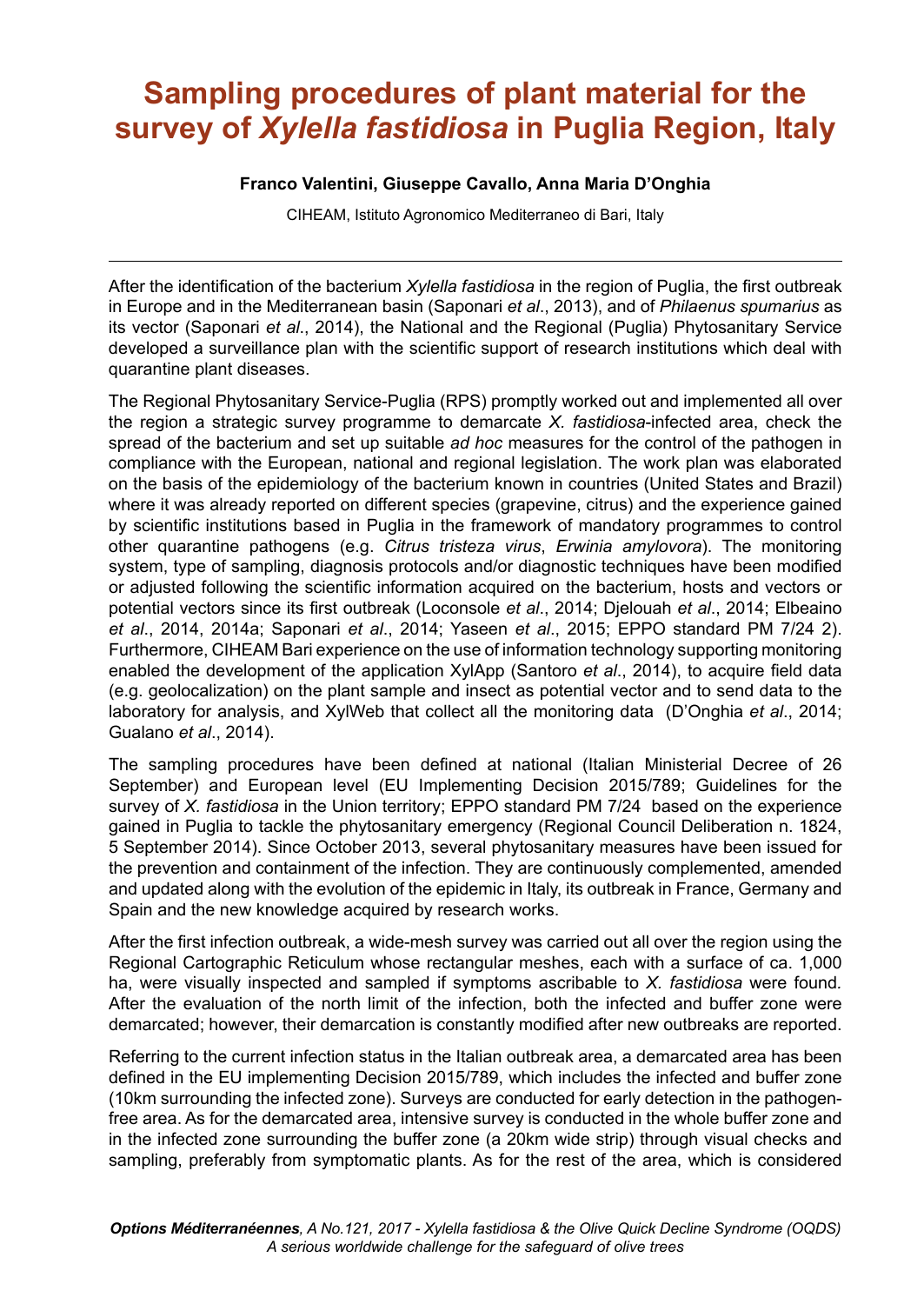pathogen-free, the survey is carried out in the selected risky sites (e.g. main roads,airports, nurseries, parks, tourist areas, etc.) and in selected submeshes (about 1 Ha) intensively olive grown; the latter because olive is identified as the priority plant species for Puglia region.

In each area/zone an appropriate number of visual checks and samples are considered in relation to the risk factors which are listed in the national survey plan. In Puglia, visual checks and sampling are carried out by phytosanitary inspectors and/or agents belonging to the RPS, Forestry police or other institutions. However, personnel in charge of this activity is trained through courses provided by the RPS with the technical support of Puglia scientiic Institutions actively involved in the research on this pathogen (CIHEAM Bari, CNR-Bari, University of Bari, CRSFA-Locorotondo). The ield technical team is composed of at least 2 units well equipped with materials and tools for sampling (pruning shears, telescopic pruners, plastic bags, adhesive tags, cool box, etc.) and with a tablet for the use of XylApp.

Each team is tasked with the inspection and sampling of a portion of territory per day. In the buffer and containment zones, all the plants hosting *X. fastidiosa* strain CoDiRO are checked giving priority to olive, oleander and *Polygala*. The sample is taken from plants with suspect symptoms (e.g. leaf scorch, desiccated twigs/branches, etc.) or, if symptoms are absent, from a host plant selected at random in the inspected submesh.

A unit identiies the plant to be sampled (ID) and labeled the plant reporting all the data in the XylApp (georeferencing, species, varieties, symptoms, etc.), another takes the sample.

The sampling procedure on the plant, the type of sample and the sampling period depend on the host species and on the presence or absence of suspect symptoms.

- $-$  The sampling period shall coincide with that of visual checks since samples shall be taken from suspect plants. It is usually carried out from late spring to early autumn and in summer for deciduous plant species when the bacterium concentration is high. Only for olive and oleander, sampling can be made throughout the year since summer symptoms persist and the bacterium is always detectable. If symptoms are absent, it is advisable to sample in late summer early autumn when an accurate bacterial detection is higher.
- $\overline{a}$  As to symptomatic plants, the plant material shall be taken from the areas close to the symptoms but not from necrotic tissues. In the event of asymptomatic plants (trees or shrubs), the sample shall be taken from the four cardinal points at different levels; it shall include non-herbaceous twig parts, and/or mature leaves with petioles from woody twigs. As regards the olive, the upper part of the canopy shall be sampled where the infection is often localized with the exclusion of young shoots, suckers or young leaves. For annual herbaceous plants, portions of stems with basal leaves shall be collected; wherever possible the whole plant with its root system.
- Each sample includes at least 8 cuttings/tree of 15-20 cm, or 10-12 mature leaves with petioles from woody twigs. It is closed in a bag and tagged with a daily identification code (ID), geographical coordinates, code of samplers, date, and presence or absence of symptoms (as generated by XylApp).
- $-$  Shake the sample before bagging it not to spread potential vectors of *X. fastidiosa.*
- Disinfect all pruning tools (sodium hypochlorite) before taking sample from a new plant.
- Complete the operations on one site, bags with individual samples shall be transferred into a larger bag; report sampling date, site and team on the tag.
- $\overline{a}$  Place the samples in a cool box for transport; deliver the sample to 1<sup>st</sup> level official laboratories not later than one day after sampling, otherwise, keep the samples in a refrigerator at 4°C.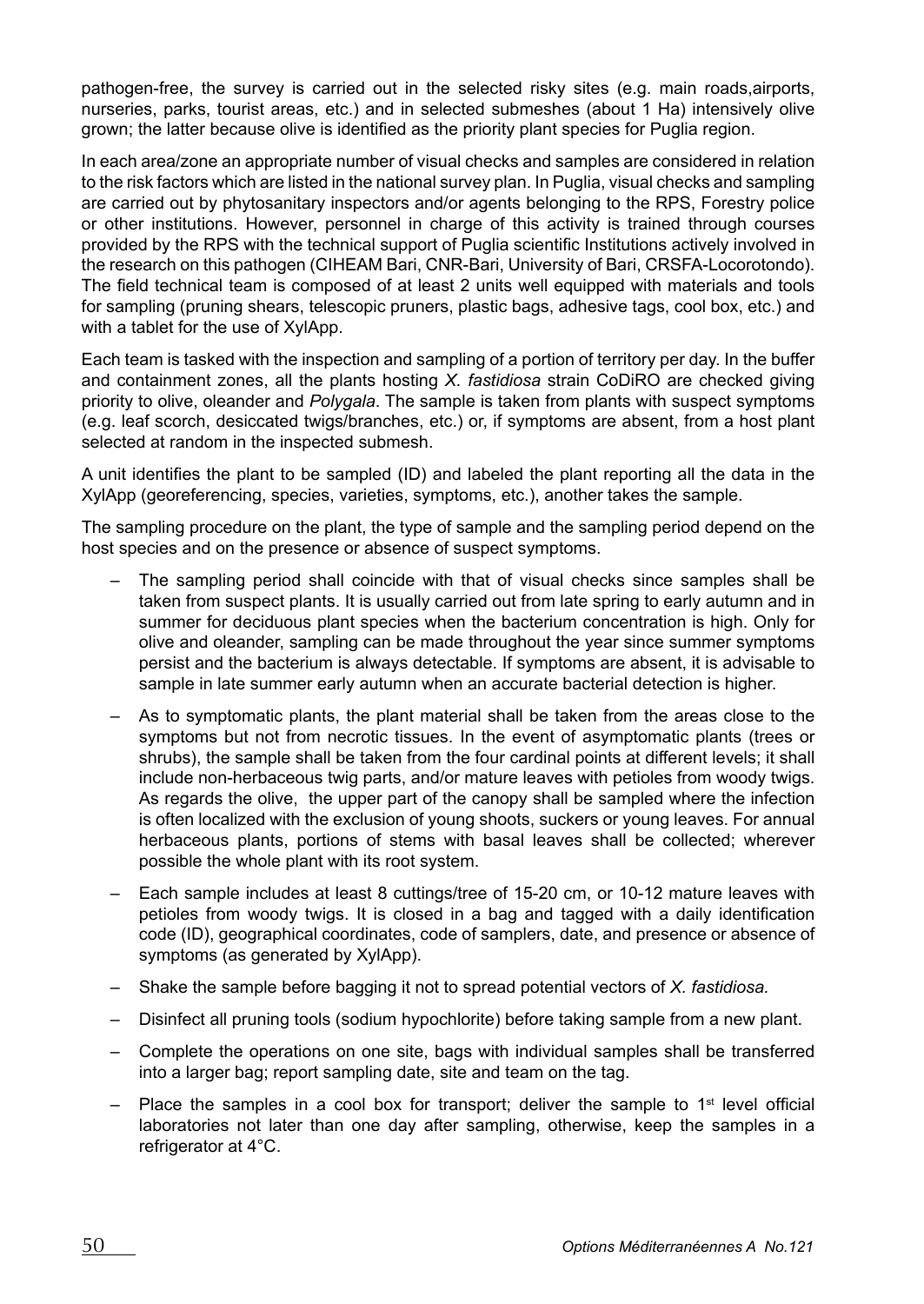Laboratories that carry out oficial diagnostic assays for *X. fastidiosa* are authorized in compliance with the Italian Ministerial Decree of 14 April 1997. Before the arrival of samples, laboratories receive a list with information for each sample so as to organize assays. Upon delivery, samples are checked in an *ad hoc* premise for conformity with the indications produced by XylApp, and for the presence of anomalies (e.g. open bag, damaged sample). Information is reported in an entry register; any mistake is timely reported to SFR-Puglia. Samples eligible for testing are kept for at least 12 hours at 4°C before opening the bags to reduce the viability of potential insect vectors.

The plant tissue may be taken only and exclusively in the laboratory for the analyses of quarantine pests. The remaining plant material shall be placed in a special container for "Plant residues to be autoclavedî. It is mandatory to disinfect (e.g. sodium hypochlorite solution) pruning tools for the preparation of the sample.

At the end of the above-cited operations, the plant material is closed in a bag and kept in a refrigerator for quarantine purposes till completion of diagnostic analyses. The plant material will be then autoclaved.



**Figure 1. Type of sample from** *X. fastidiosa* **host plants: a)** *Olea europaea* **L. (twigs with mature leaves) and b)** *Euphorbia terracina* **L. (the whole plant).**

## **References**

- **Djelouah K., Frasheri D., Valentini F., DíOnghia A.M., Digiaro M., 2014.** Setting up of Direct Tissue Blot Immuno Assay (DTBIA) for the mass detection of *Xylella fastidiosa* in olive trees. Phytopathologia Mediterranea 53 (3), 559-564.
- **DíOnghia A. M., Santoro F., Yaseen T., Djelouah K., Guario A., Percoco A., Caroppo T., Valentini F., 2014.** An innovative monitoring model of *Xylella fastidiosa* in Puglia. Journal of Plant Pathology, 96, S4, 99.
- **Elbeaino T., Valentini F., Abou Kubaa R., Moubarak P., Yaseen T., Digiaro M., 2014.** Multilocus sequence typing of *Xylella fastidiosa* isolated from olive affected by "Olive Quick Decline Syndrome (OQDS)" in Italy. Phytopathologia Mediterranea, 2014, 53 (3), 533-542.
- **Elbeaino T., Yaseen T., Valentini F., Ben Moussa I.E., Mazzoni V., DíOnghia A.M., 2014a.** Identiication of three potential insect vectors of *Xylella fastidiosa* in Southern Italy. Phytopathologia Mediterranea 53(2), 328-332.
- **EPPO Standard PM 7/24 (2)** *Xylella fastidiosa*, 2016. Bulletin OEPP/EPPO 0 (0), 1-38 ISSN 0250-8052. DOI: 10.1111/epp.12327